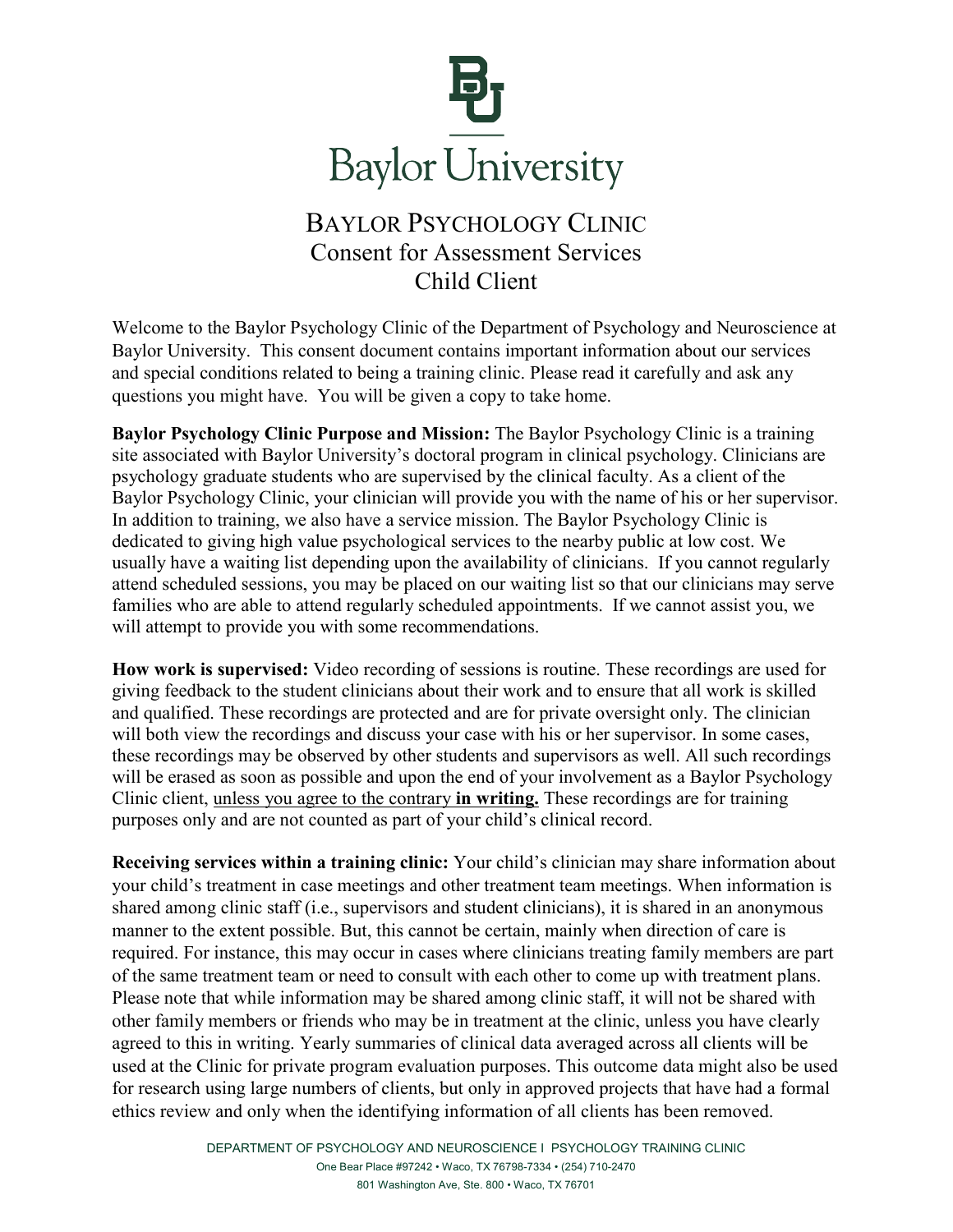**Assessment services:** It is important to arrive on time, as appointments cannot be extended beyond the selected appointment time. Appointment availability varies, but it is usually suggested that testing be done during the earlier part of the day for best performance. Please be sure that your child has slept well the night before, is taking prescribed medication, is wearing his/her glasses, and has eaten breakfast, lunch, or has a snack.

The assessment may consist of meetings with the parents and child, surveys, educational tests and/or mental health tests. Areas to be assessed may include intellectual and academic ability, attention and concentration, mental status and emotional state.

Your clinician wishes to answer all questions clearly. You and your child can ask for more information for any results, opinions, findings, or recommendations at any time.

Child clients seen for an assessment usually follow this process:

1. An interview. The interview occurs during the first few sessions and includes an assessment and evaluation to find out your child's specific assessment needs. This usually means meeting with the child and with the parents/caregivers, both together and separately. The goal of these sessions will be to find the best assessment measures. You may be asked to provide detailed information about your child's academic standing. For example, your clinician may ask you to provide a copy of your child's report cards, standardized test scores, and paperwork explaining academic accommodations.

Since the clinician can best serve clients when up-to-date medical, educational, developmental, and psychological information is offered, your clinician will ask for your consent to have all records reviewed dealing with care, growth, and progress of the client, which may include your child's medical, psychological, and/or educational records. Your clinician will ask you to provide all important information such as: personal knowledge, intake summaries, treatment plans, progress notes, psychological and developmental history, medical records, physical checkups, psychiatric and psychological evaluations, consultation reports, psychological test results, diagnostic records, educational, social, vocational, speech, occupational and physical therapy records, and legal records. Records can only be obtained from other treatment and/or educational providers with written consent provided by the parent(s) and/or legal guardian.

If for some reason, the interview reveals to the clinician that your child's assessment needs would be better addressed by some other type of program, your clinician will discuss this with you and attempt to provide referral information for better assessment options

2. Later assessment sessions are usually 90 minutes in length; but, the given time for each assessment session will depend on your child's ability to tolerate the testing context. During the assessment process, your child's clinician may meet with you and other guardians either separately or together. Your child's clinician may also contact your child's school to complete an in-class observation or interview with selected teachers. Please know that, always, the patient is your child – not the parents/guardians nor any siblings or other family members or teachers of the child. If your child's clinician meets with you, other family members, or teachers in the course of your child's assessment, he/she will make notes of that meeting in your child's treatment records. Please know that those notes will be available to any person or place that has legal access to your child's treatment record. If your clinician determines that it is necessary to complete a school observation or interview your child's teachers, he/she will discuss this with you first and you will need to provide a release of information.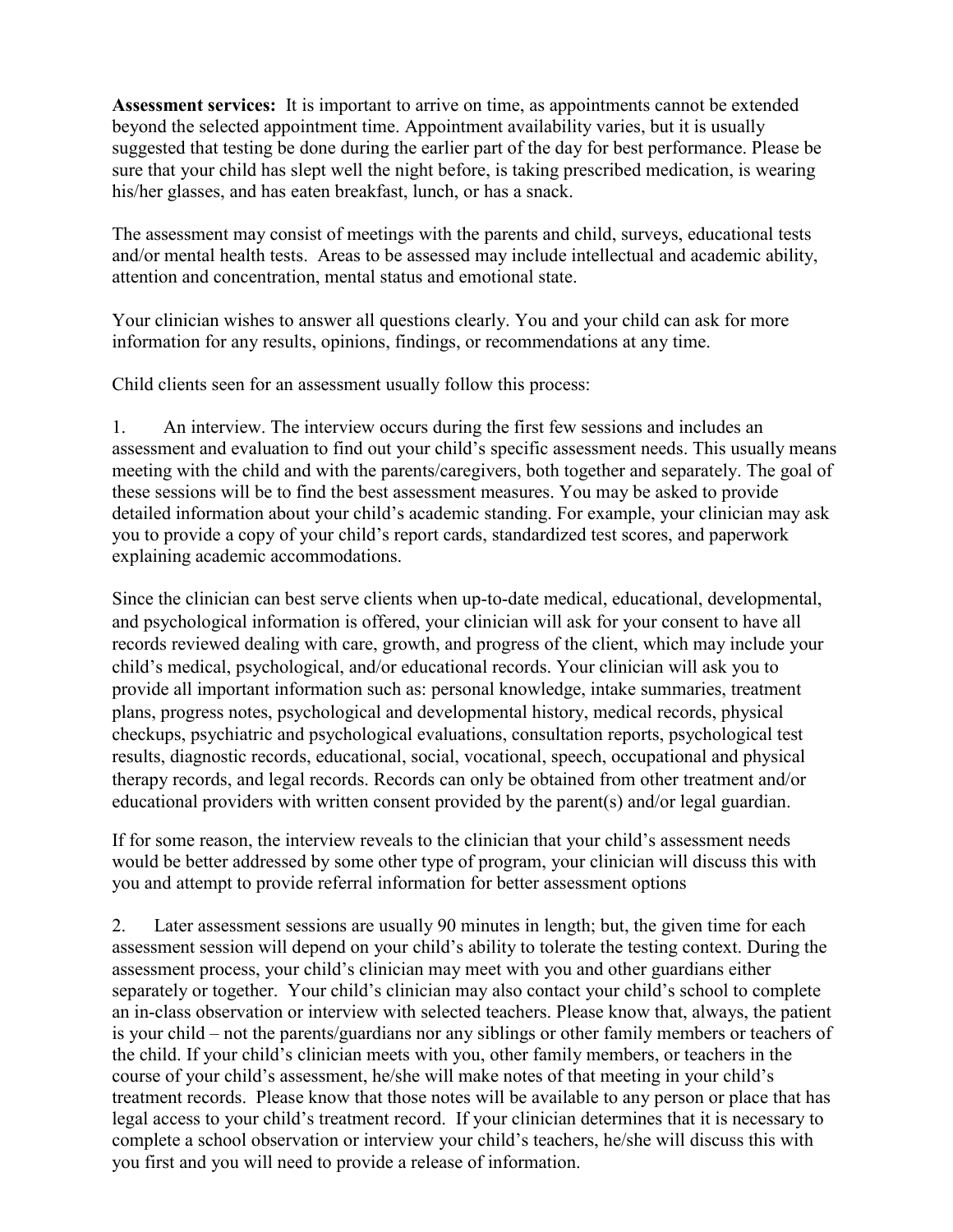The usual length of time it takes to complete psychological testing depends on several factors, like the assessment test and the number of scheduled sessions per week. A typical assessment can take at least 8 weeks. If you need this report to be completed for your child to be considered for an initial or continuous 504 plan or special education services, it is important that you let your child's clinician know as soon as possible so that he/she can do their best to meet the school deadlines. It is also important to tell your clinician because the state requires certain tests and results be recorded in report findings that are used as part of 504 or special education services planning.

While finishing this assessment, you may still ask for therapy services for him/her from the BPC. These services may or may not be offered by the clinician giving the assessment.

3. All assessments include a written report and feedback session. Your clinician will meet with you and your child to discuss the findings of the report and the specific recommendation. The results from this assessment and the written report will not be shared with anyone unless you agree in writing for such a release of information.

**Confidentiality:** While the information shared by you and your child is confidential and we will not share your information without written permission, there are some situations, your child's clinician is required by law or by the guidelines of his/her job to disclose information, whether or not you have agreed.

Confidentiality cannot be maintained when:

- Child clients tell clinician they plan to cause serious harm or death to themselves, and clinician believe they have the intent and ability to carry out this threat in the very near future. The child's clinician must take steps to inform a parent or guardian or others of what the child has told him/her and how serious he/she believes this threat to be and to try to prevent the occurrence of such harm.
- Child clients tell clinician they plan to cause serious harm or death to someone else, and clinician believes they have the intent and ability to carry out this threat in the very near future. In this situation, child's clinician must inform a parent or guardian or others, and he/she may be required to inform the person who is the target of the threatened harm [and the police].
- Child clients are doing things that could cause serious harm to them or someone else, even if they do not intend to harm themselves or another person. In these situations, clinician will need to use his/her professional judgment and consult with his/her supervisor to decide whether a parent or guardian should be informed.
- Child clients tell clinician, or clinician otherwise learns that, it appears that a child is being neglected or abused--physically, sexually or emotionally--or that it appears that they have been neglected or abused in the past. In this situation, your child's clinician [may be] required by law to report the alleged abuse to the appropriate state childprotective agency.
- Your child's clinician is ordered by a court to disclose information.

**Potential Risks and Benefits of Psychological Services:** Most children find psychological assessment to be an interesting experience as well as a means of learning more about themselves. It is usually thought of as a benign process, but sometimes people can be disappointed or unsettled by the results. Also, talking about problems may bring about some emotional strain or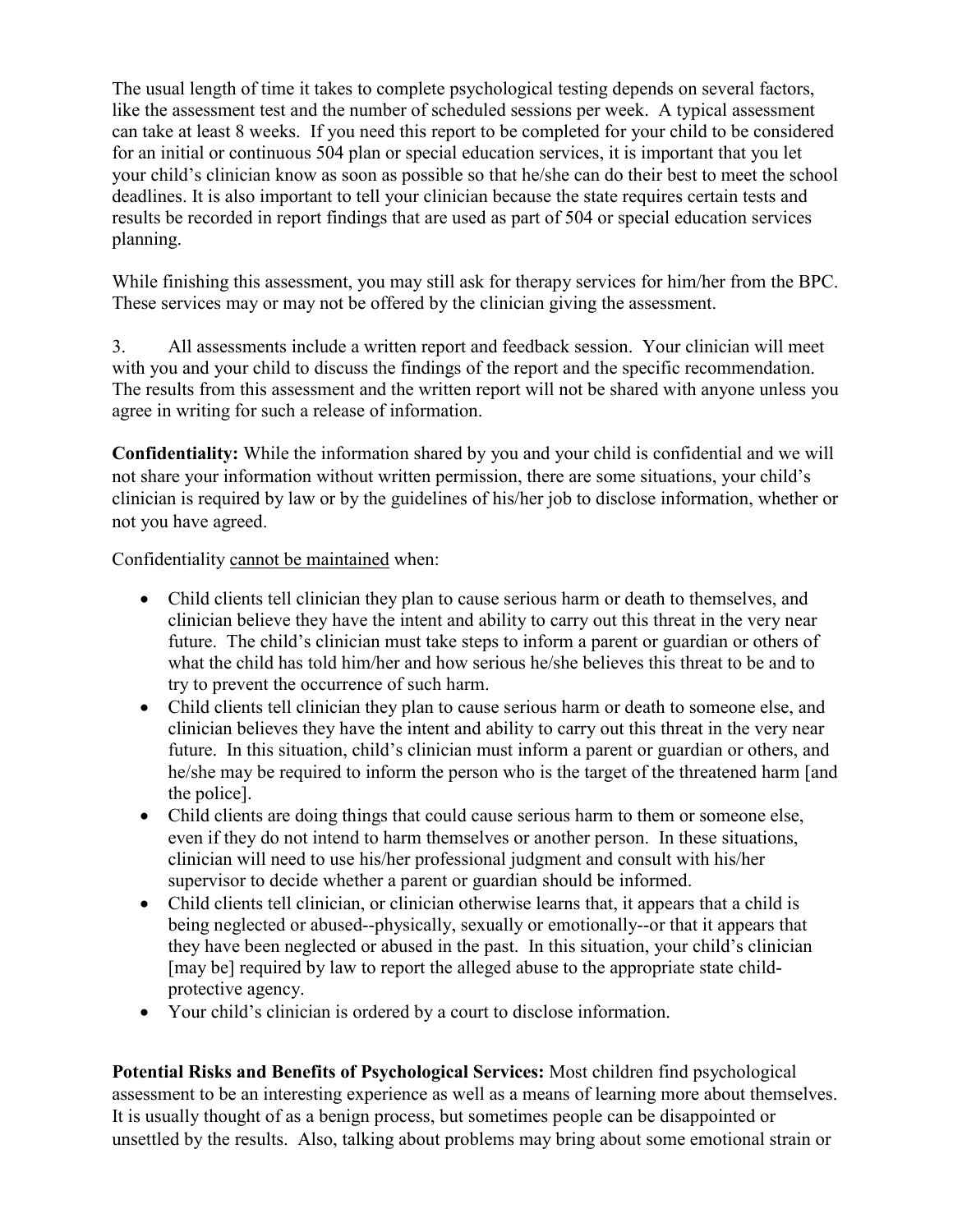distress. You and your child are welcome and encouraged to discuss with the clinician any and all questions or concerns that we have regarding the assessment.

**Court Involvement:** Our clinicians do not provide forensic or custody evaluations, nor do our clinicians recommend custody or visitation arrangements. Also, our clinicians and supervisor do not take part in court proceedings unless required to do so in accordance with a lawfully-issued subpoena. To this end, we are not able to provide services to clients seeking these services.

Fees and Payment Policy: Assessment services are charged based on a flat fee of \$500. You will discuss this rate and agree on a payment plan with your child's clinician. An assessment services deposit, generally \$100 or more, should be paid to the clinician or the clinic's office staff on the date of your first session. The remaining fee can be paid in agreement with the clinician over the course of the assessment with the final payment to be received at the time of your assessment results feedback session. You will be charged a "**failure to cancel" fee** (\$25 per assessment session) if you fail to cancel your scheduled appointment at least four hours in advance. The clinic may use and share your information to bill for your services if payment is not received.

**How to reach your clinician:** You can reach your clinician by calling 254-710-2470. If your clinician is in the office and available, you will be connected with him or her right away. Because this is a training clinic and your clinician is involved in coursework, research, and clinical training at other locations in the community, it is often the case that you will need to leave a message with the clinic's staff. If you leave a message, please allow 48 hours or two business days for a return call from your clinician. If you have an emergency, you may call 911 or take your child to the nearest emergency room.

It is against Baylor Psychology Clinic policy for clinicians to communicate with clients and their parents via email, text messaging or via any form of social media. These rules are based on the lack of privacy afforded by email, text messaging, and social media sites. Because of this policy, if you email your clinician, he/she will not respond.

**Legal authority to provide consent:** As children are part of a family system, decisions about psychological, medical, and/or educational care, etc. must be made by the child's legal guardian(s), who must be physically present to provide consent, have an opportunity to be fully informed of the assessment process, be provided with an opportunity to ask questions, and in order for identity to be confirmed. If you are separated or divorced from the child's other parent and documentation shows that you have joint authority to authorize treatment, please be aware that it is the BPC's policy that you notify the other parent of your child's services in our clinic. Both parents are invited and encouraged (as they are able) to participate in the process of assessment and treatment planning. If one parent retains sole legal custody, this parent MUST provide legal documentation of this in order for assessment to proceed. Both parents, regardless of custody, have a legal right to records*.*